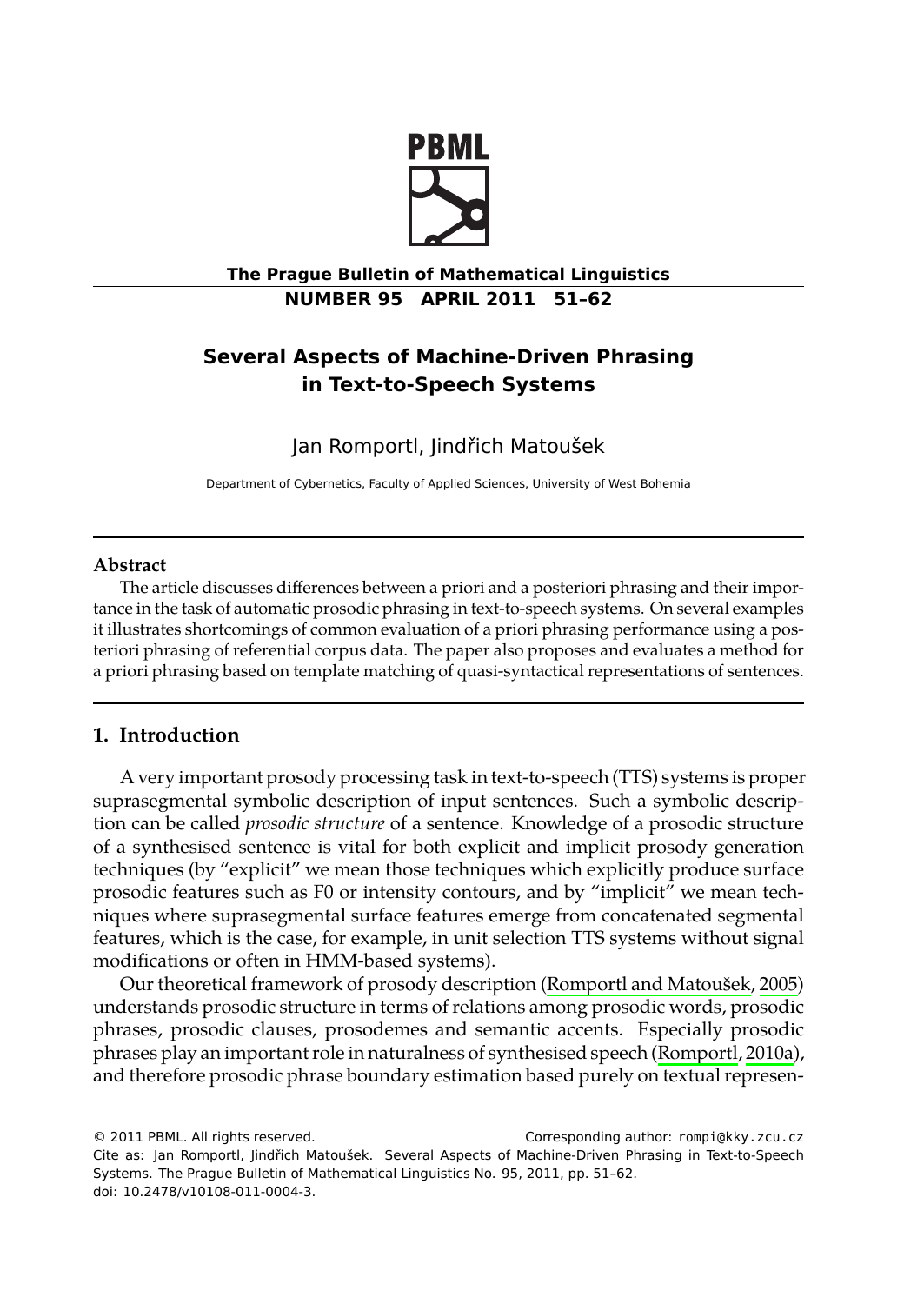tation of a synthesised sentence must be performed without major errors. It is one of the goals of this paper to propose and test a new algorithm which is able to designate prosodic phrase and clause boundaries in input TTS sentences so that the resulting phrasing is as much natural as possible (the question of prosodemes and semantic accents is left aside here).

Another goal, perhaps even more important, is to show that commonly used straightforward approaches to phrasing successfulness evaluation (i.e. comparison of automatically generated phrasing with referential testing data from a manually annotated corpus) are actually not very informative or fair because they ignore an essential fact [about the nature o](#page-10-1)f the prosodic phrasing problem.

### **2. Prosodic phrases**

A prosodic clause is a continuous portion of speech between two pauses. It can comprise several prosodic phrases, and therefore prosodic phrases are often delimited by other prosodic features than a pause (e.g. intonation, segmental duration, etc.), thus their boundaries usually do not have special textual correlates such as punctuation marks.

A spoken utterance can usually be objectively segmented into [prosodic phrase](#page-10-2)s (Romportl, 2010a) because it already comprises relevant acoustic features actually produced by a particular speaker. However, in most cases it is not the only possible phrasing given the textual form of the utterance — the speaker could utter the text with different phrasing and it is also quite likely that if he utters the text once more, its phrasing will be different. This means that *a posteriori* phrasing of an utterance i.e. the phrasing of an utterance already acoustically realised — is uniquely given, being a complex phenomenon determined by speaker's and listener's dispositions as well as by structural dispositions of the utterance itself. Both acoustic and syntactical features are important in the task of automatic *a posteriori* phrasing (Romportl, 2010b).

On the other hand, *a priori* phrasing of an utterance (or rather a sentence) is a process of purely *text-based* selection of one adequate phrasing from more potential variants which are allowed by the syntactical structure of the utterance. As a result of this, it is not correct to say that one particular *a priori* phrasing is correct whereas others are not: the sentence itself does not have enough causal potential to determine one particular phrasing

In the task of TTS synthesis we want to estimate the *a priori* phrasing of an input sentence, while this phrasing is then acoustically realised by the synthesis process itself. The question is, how to recognise whether the estimated phrasing is adequate for the given sentence or not. The immediate idea might be that we have a speech corpus of referential utterances with annotated phrases and we train and test the estimator using this corpus. However, this brings a serious problem: the *a priori* phrasing estimator is tested by the *a posteriori* phrasing annotations.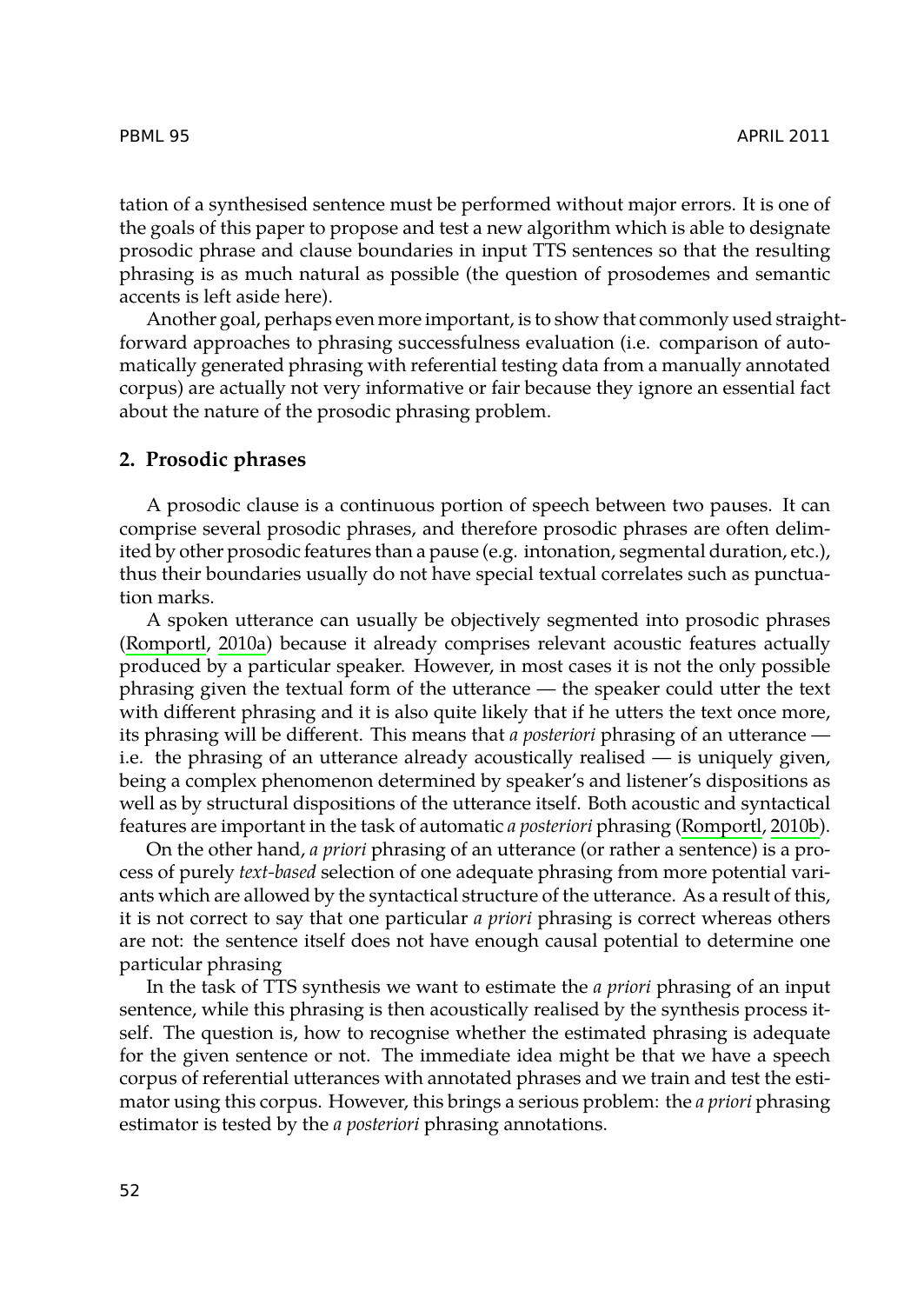We can illustrate the situation by the following example. Lets suppose the speech corpus includes these two Czech utterances with annotated phrase boundaries (designated by "/"):

1a) Z mohutného kopce porostlého nízkými keři / se vine pěšina / do blízkého městečka. (From mighty-Gen hill-Gen overgrown-Gen (by) low-Ins bushes-Ins / Refl winds footpath-Nom / to near-Gen town-Gen(-Diminutive).)

2a) Do sešlého hradu / zbořeného dlouhými věky / se vkrádá temnota / ze starého podzemí.

(To shabby-Gen castle-Gen / destroyed-Gen (by) long-Ins ages-Ins / Refl creeps in darkness-Nom / from old-Gen dungeons-Gen.

These two utterances have exactly the same syntactic structures, lexical words at the same positions bear identical morphological and syntactical categories (parts of speech, grammatical cases, syntactical functions), prosodic words at the same positions contain the same number of syllables, and still these two utterances have different *a posteriori* prosodic structures because 1a has three prosodic phrases whereas 2a has four. This means that there is not enough information in the textual form of an utterance to determine unambiguously its *a posteriori* phrasing. As a result, if a text-based phrasing estimator of a TTS system produces the *a priori* phrasing 2b, we really cannot say it is an error because there is no information available for the estimator to let it know that the "correct" phrasing form is 2a, not 1a.

2b) Do sešlého hradu zbořeného dlouhými roky / se vkrádá temnota / ze starého podzemí.

On the other hand, the *a priori* phrasing 2c can be considered as erroneous because it is in contradiction with the syntactic structure of the sentence (a tight syntactic relation between a noun "hradu/castle-Gen" and its attribute "sešlého/shabby-Gen" is disrupted by a phrase boundary):

2c) Do sešlého / hradu zbořeného dlouhými roky / se vkrádá temnota / ze starého podzemí.

Therefore, it is reasonable to impose requirements on a text-based *a priori* phrasing estimator so as the estimator avoids errors like 2c as much as possible while differences similar to the one between 1a and 2a (or 2a and 2b) do not matter.

It might seem that we are somehow trying to say what has been known for long: the placement of prosodic boundaries helps the listener parsing the sentence, hence they are highly correlated with syntactic boundaries, but to a large degree optional; however, at some places they would be rather confusing and this is considered wrong.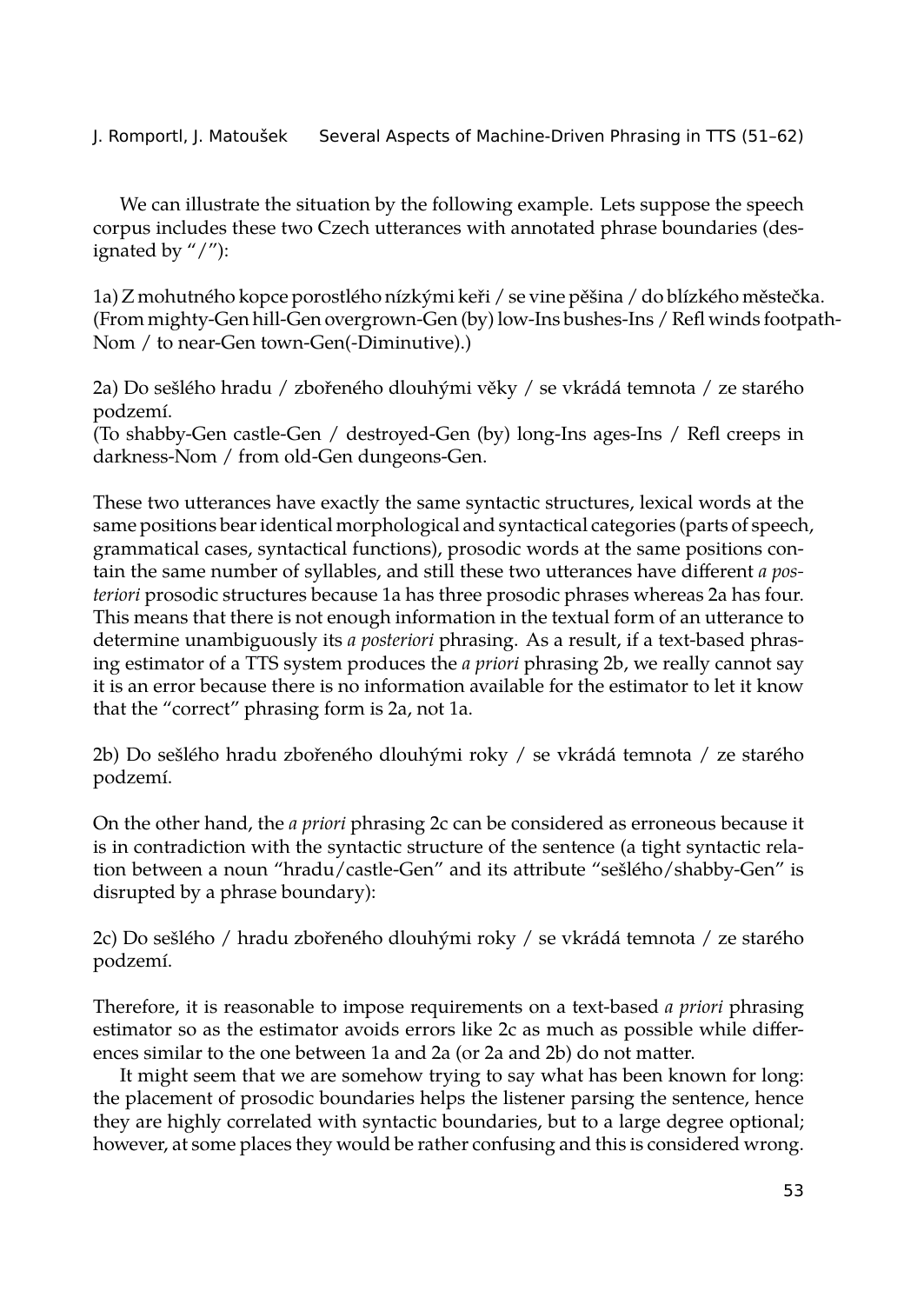Such a statement is definitely true and well known, but this is not what we are aiming at here — instead, we are explicitly articulating the differences between *a posteriori* and *a priori* phrasing due to their influence on machine-learning and classification performance evaluation in the process of automatic *a priori* phrasing estimation.

A common machine-learning scheme would unnecessarily penalise the estimator's response 2b because the referential variant 2a is in the training/testing database. It would force the estimator to try to find some cues in the text of the sentence indicating that 2a is "correct" whereas 2b is not. But there are no such cues inherently present in the text — these cues might be found in speaker's dispositions, not in the sentence itself. And as the estimator does not have any access to what the speaker's dispositions can be, it will either continue to make these "false errors" (formally decreasing its nominal performance), or it will discover "false cues", which leads to overtraining.

A solution can be that there are all possible (or at least more) *a posteriori* phrasing variants of every sentence present in the corpus-based testing/held-out data for machine learning, allowing the machine learning algorithm to decide whether its output for a given feature-described sentence is correct (i.e. is one of the phrasing variants) or not. However, this is infeasible in normal situations when only one variant of each sentence is available, such as common speech corpora for TTS voices. Another solution, presented further in this paper, is more radical: it does not choose the approach of classical machine learning techniques or structurally driven construction of new prosodic structures for processed textual sentences; instead of this, it considers the whole TTS corpus (which is usually large) as the universe of all possible prosodic structures, and by a very simple algorithm it finds the most similar sentence to the processed one and reuses its phrasing.

By a machine learning technique we mean a process of automatic optimisation (usually iterative) of internal parameters of a classifier on the basis of training data (and possibly held-out data). The simple method proposed in this paper is a classifier, but its internal parameters are not optimised in any way, therefore no machinelearning technique is used.

Structurally driven construction of new prosodic structures refers to a process of building whole prosodic structures from smaller parts on the basis of various structural rules, such as those in grammar-based deterministic or stochastic parsing techniques. The proposed method does not use this approach as well — instead it takes prosodic structures already created in the corpus and does not consider any structural rules standing behind them.

## **3. Automatic a priori phrasing**

As it was just mentioned, the idea behind our approach is following: if we have a suitable referential speech corpus (such as the one used as the source corpus for a given voice in a unit selection TTS system), we can understand all its utterances as templates and the phrasing estimation process is conceived as template matching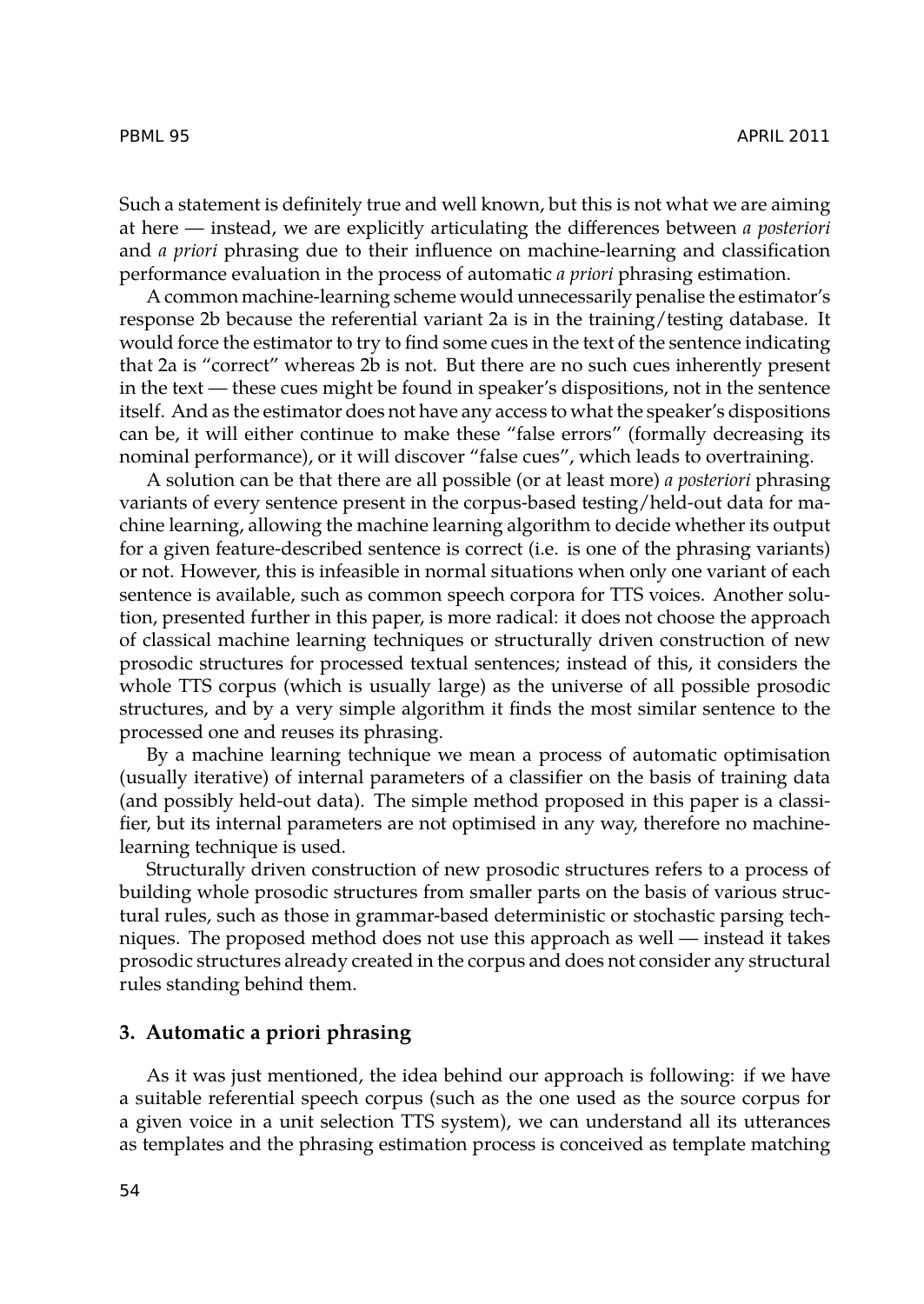— an input TTS sentence receives the *a priori* prosodic structure (phrasing) which *a posteriori* belongs to the matched template sentence. This ensures that the selected assumed phrasing fits well with the syntactic structure of the given input sentence, and errors such as 2c are far less likely to occur than with other methods artificially constructing new phrasings which often might have not occurred in the corpus at all — e.g. HMMs, prosodic parsing, neural networks, etc., cf. (Romportl, 2010b; van Santen et al., 2008; Dutoit, 1997; Fitzpatrick and Bachenko, 1989).

#### **[3.1. Speech cor](#page-10-6)pus**

The template matching algorithm utilises a lar[ge collection of re](#page-10-1)corded utterances, which is usually not a problem in unit selection TTS systems where such data are necessary for speech segment database creation as well. It is even advisable to use the same corpus for both these tasks, because the unit selection algorithm will then process *a priori* phrasings originating from the same data as the concatenated segments.

For our experiments, we have used the corpus of 9,596 Czech declarative sentences recorded by a male speaker and used in the Czech TTS system ARTIC (Matoušek and Romportl, 2007). Prosodic phrases were automatica[lly annotated i](#page-10-7)n the whole corpus by a method based on artificial neural networks (Romportl, 2010b) trained on 250 manually inter-sub[jectively annotate](#page-10-2)d sentences (Romportl, 2010a).

#### **3.2. Syntactic features**

A syntactic structure is a very important aspect in determining prosodic [phrases.](#page-10-8) How[ever, rather than](#page-10-8) the whole non-linear structure, it is more important for prosodic phrase boundaries to consider local syntactic relations between adjacent words, such as subject–attribute or predicate–object syntagmas (Palková, 1974). We proposed two sets of features for lexical word representation which proved suitable fo[r](#page-5-0) automatic *a posteriori* phrasing (Romportl, 2010b):

- **Analytical functors** (AFUN). Analytical functors represent *syntactical functions* of lexical words. The inventory of functors we used originates from Prague Dependency Treebank 2.0. It has been slightly modified and it is listed in Table 1. Our whole corpus was syntactically parsed using the TectoMT application (Žabokrtský et al., 2008) with the McDonald's dependency parser yielding accuracy 85 % for Czech text. The parser assigns each lexical word an analytical functor, and since AFUN is a categorical feature, this functor is coded as a vector of 0's with a 1 in the dimension corresponding to the functor's order in Table 1 (e.g. *Obj* is coded as  $[0, 0, 1, 0, 0, \ldots]$ ).
- **Apriori estimation of analytical functors** (AFUNap). Each lexical word form can be parameterised by a vector of *a priori* probabilities of analytical functions that this word form can appear in (e.g.  $p(w = Pred) = 0$ ,  $p(w = Sb) = 0.2$ ,  $p(w =$  $Obj$ ) = 0.5,...). The advantage of such a parameterisation is that no syntactical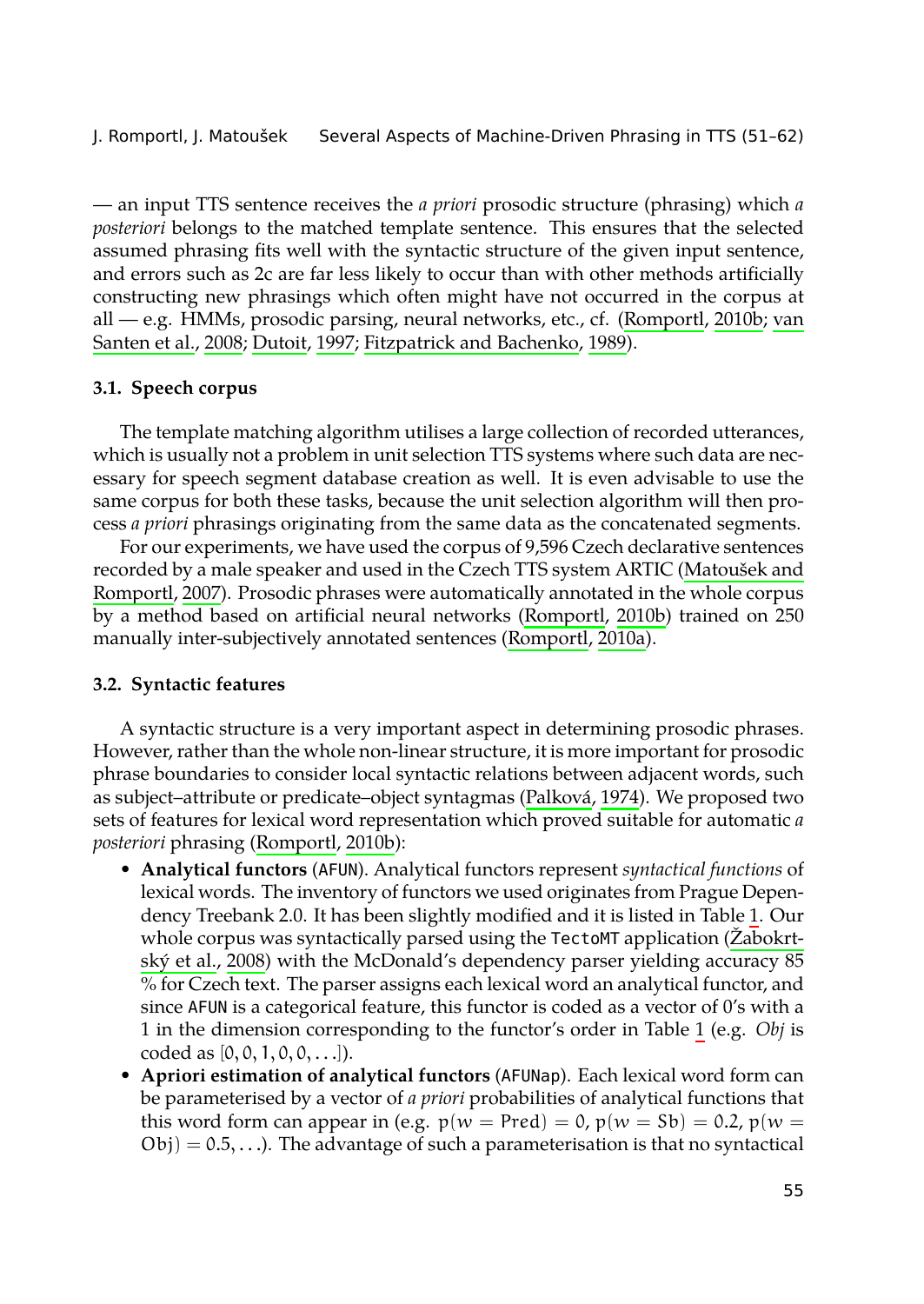| abbrev.     | description                 |
|-------------|-----------------------------|
| Pred        | Predicate                   |
| Sh          | Subject                     |
| Obj         | Object                      |
| Adv         | Adverbial                   |
| Atv         | Complement                  |
| Atr         | Attribute                   |
| Pnom        | Nominal predicate           |
| AuxV        | Auxiliary verb "be"         |
| Coord       | Coordination                |
| Apos        | Apposition                  |
| $A_{11}xTR$ | Reflexive tantum            |
| $A_{11}xP$  | Preposition                 |
| AuxC        | Conjunction                 |
| AuxOZ       | Redundant or emotional item |
| AuxY        | Adverbs and particles       |

<span id="page-5-0"></span>*Table 1. List of analytical functors.*

parsing is needed — only a lexicon with word forms and probabilities which were derived from the data of Prague Dependency Treebank 2.0 in our case.

# **3.3. Template matching algorithm**

- 1. Every sentence in the corpus is parameterised using the analytical functors of lexical words:
	- (a) Each lexical word  $w_i$  of the sentence

$$
S_k:w_1,w_2,\ldots,w_p
$$

with p words is represented by a 15-dimensional feature vector  $a_i$  of AFUN or AFUNap (the choice between AFUN and AFUNap depends on the experiment; see the next section).

(b) The parameterisation of the whole sentence  $S_k$  is given by the vector

$$
\mathbf{s}_{k} = \left[\mathbf{a}_{1}^{T}, \mathbf{a}_{2}^{T}, \ldots, \mathbf{a}_{p}^{T}\right]^{T}.
$$
 (1)

The vector  $s_k$  is thus an element of a 15p-dimensional space. The whole corpus creates as many spaces as there are different sentence lengths.

2. A sentence to be synthesised (further denoted as *input sentence*) has l lexical word tokens.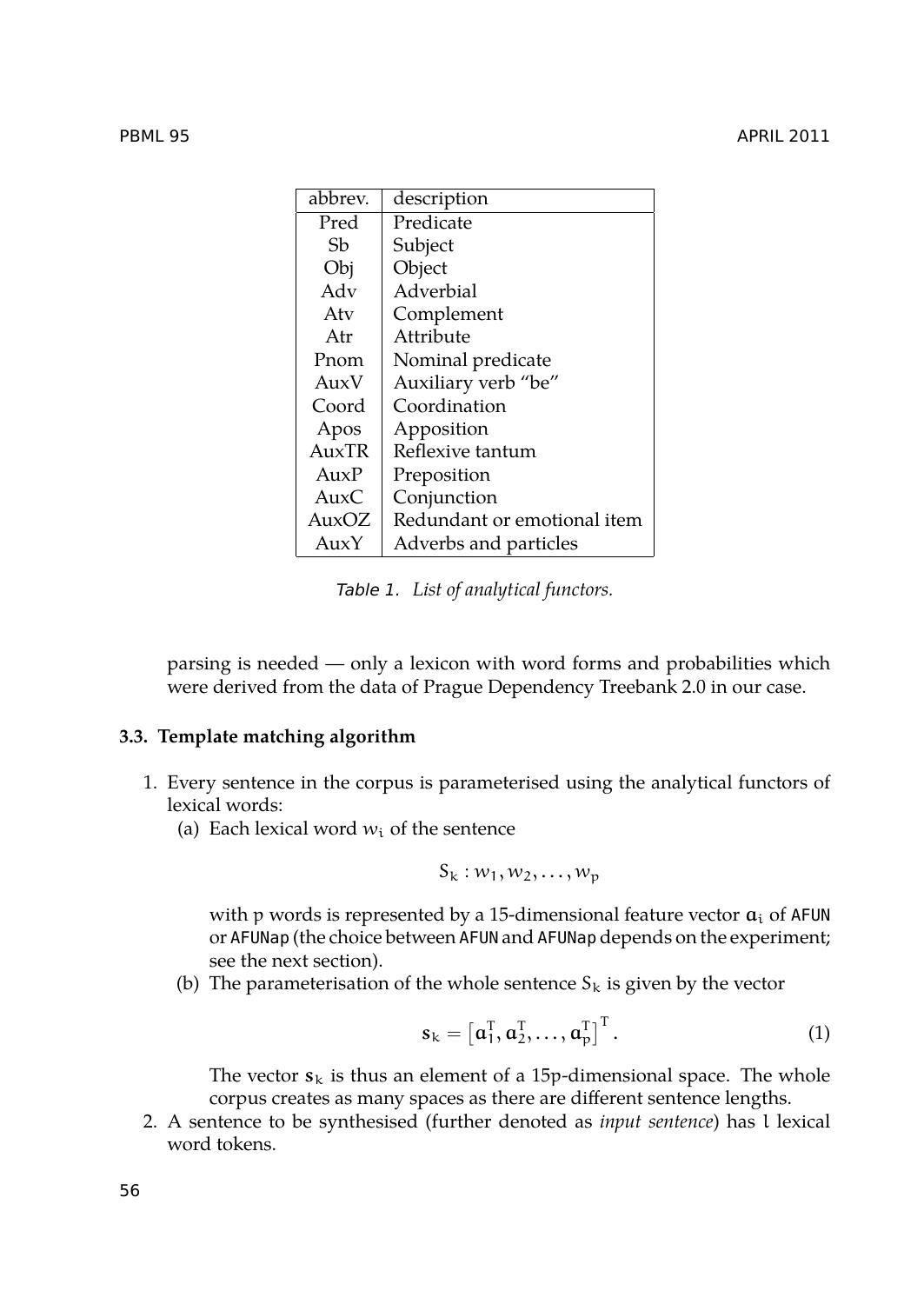- 3. Ifl < 5, then the input sentence consists of a single prosodic phrase (and prosodic clause as well) and the algorithm ends. This is justified by the fact that there are only 31 sentences shorter than 5 words in the corpus, hence their phrasing variability can be omitted (there are only 6 phrasing variants for them anyway).
- 4. If  $l > 9$ , then prosodic clauses (and thus pauses) are determined in the input sentence in such a manner that each prosodic clause is a continuous part of the sentence between two adjacent punctuation marks (commas, hyphens, brackets, etc.). If a prosodic clause boundary is to be placed on a comma, the clause must be at least 4 lexical words long, otherwise the comma is inside the phrase and does not end it. The condition of 9 words is based on the fact that no prosodic phrase in the corpus was longer than 9 words.
- 5. If l *≤* 9, then the input sentence is considered to be a single prosodic clause for now.
- 6. The whole input sentence is processed clause by clause. Each prosodic clause is further processed separately as if it were a standalone sentence.
- 7. The actually processed clause is  $l_c$  words long and is parameterised by a 15l $_c$ dimensional vector **x** determined analogically to the steps (1a) and (1b) with the only difference that now it is a clause, not the whole sentence.
- 8. The sentence S<sup>k</sup>*<sup>∗</sup>* (the matched template) is found such that k *∗* is determined as

<span id="page-6-0"></span>
$$
k^* = \arg\min_{k \in \mathcal{S}_{1C}} \|s_k - x\|,\tag{2}
$$

where  $S_{1C}$  is a set of indexes of those sentences from the corpus whose length equals to  $l_{\rm C}$ .

- 9. Prosodic phrase boundaries in the actually processed prosodic clause are placed exactly as they are in  $S_{k*}$ .
- 10. If any of the phrase boundaries placed in (9) coincides with a punctuation mark not tagged as a clause boundary in (4), then this punctuation mark is newly considered to be a clause boundary (i.e. the actually processed clause can further be split into smaller clauses).
- 11. After processing all the clauses determined in (4) and (5), the phrasing of the whole input sentence is finished: the prosodic clause placement (and thus pause placement) is given by (4) and (10), the prosodic phrase placement inside of these clauses is given by (9).

Even though the syntactic and prosodic structures have a many-to-many mapping in the universe given by the corpus, the rule (8) ensures that only one prosodic structure is selected for the given input syntactic structure — the one belonging to the real corpus utterance with the closest syntactic structure to the input sentence.

The rules (3), (4) and (5) are clearly specific for this particular corpus, determined by the phrase length distribution in it. Sentences shorter that 5 words are omitted due to their low phrasing variability in the Czech language, sentences longer than 9 words are processed heuristically because there was no phrase longer than 9 words in the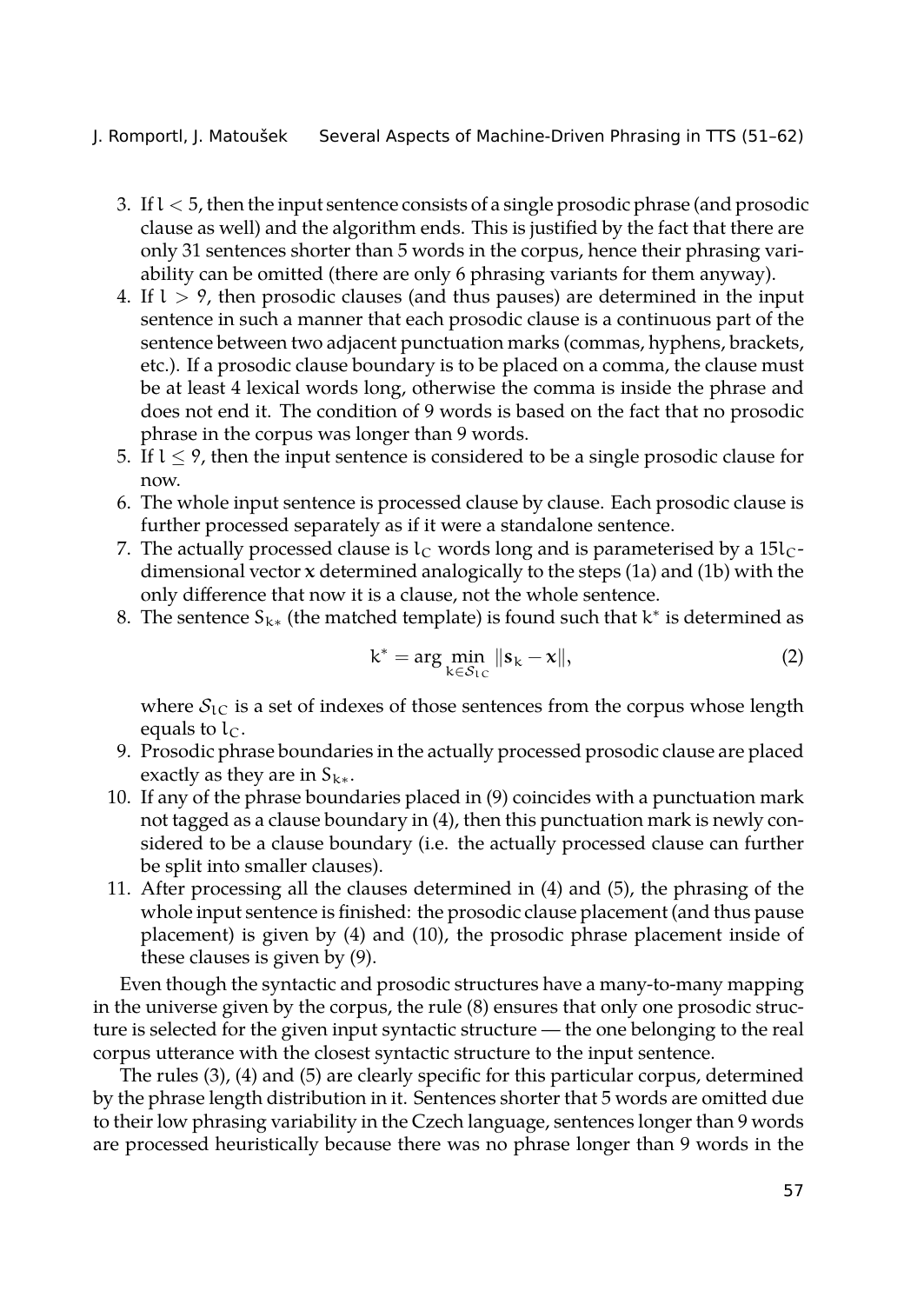corpus and we need a reasonable upper limit for the feature vector dimensio[n.](#page-6-0) These values are presented here because they are probably more generally valid within the Czech language or at least the particular speaker, but there is technically no problem changing them in dependence on a corpus actually used.

### **4. Experimental evaluation**

The algorithm described in the previous section is able to estimate *a priori* phrasing of any textual sentence so that this phrasing is consistent with the speaking style of the speaker who recorded the corpus. The key role is played by the formula 2 which expresses our hypothesis that the best *a priori* phrasing estimation of a so far unobserved sentence (or its part) is the *a posteriori* phrasing of an observed (in the corpus) sentence of the same length which is (quasi-)syntactically most similar to the [un](#page-6-0)observed sentence. This hypothesis can be justified by the following experiment using the collection of 4,824 sentences from the corpus whose length was 5–9 lexical words (this experiment excludes sentences longer than 9 words because the step (4) of the described algorithm is really just a heuristic rule technically allowing processing of longer sentences):

- The experiment is performed with the same number of iterations as the number of sentences in the collection (i.e. 4,824).
- In each iteration a tested sentence  $S_t$  is removed from the collection. From the rest of the collection, a sentence  $S_{k*}$  is selected according to the formula 2 for the sentence  $S_t$ . This is iteratively performed for all  $S_t$  from the collection.
- If in the particular iteration the referential [ph](#page-8-0)rasing of  $S_t$  is identical to the phrasing of S<sup>k</sup>*∗*, the counter of absolute agreement is increased by one.
- If the referential phrasing of  $S_t$  is not identical to the phrasing of  $S_{k*}$ , the difference is quantified as  $\varepsilon = ||\mathbf{f}_t - \mathbf{f}_{k*}||$ . As  $S_t$  and  $S_{k*}$  are sentences p words long, the p-dimensional vector  $f_t$  represents the phrasing of  $S_t$  so that there are 1's in the vector at the positions corresponding to the indexes of the words at the phrase boundaries, and 0's elsewhere (e.g. for  $S_t$ : "word1 word2 / word3"

 $f_t = [0, 1, 0]^T$ . The vector  $f_{k*}$  analogically represents the phrasing of  $S_{k*}$ .

The experiment was performed separately for both AFUN and AFUNap parameterisations and the results are summarised in Table 2. It is clear that AFUN "outperforms" AFUNap in terms of the absolute agreement: in 26.1 % of the tested cases the *a priori* phrasing of the tested sentence was estimated identically to the referential *a posteriori* phrasing (the tested cases are whole sentences, not words). It might seem that this rate of absolute agreement is not high enough — but such a judgement would be a misinterpretation: we must bear in mind that we still test the *a priori* phrasing against the *a posteriori* phrasing. This value thus must not be simply interpreted as the *accuracy* in terms of a classification performance evaluation. It does not tell us much about the classifier we used (which is, anyway, trivial) — instead it tells us something more important about the data: only 26.1 % of the sentences in the corpus have their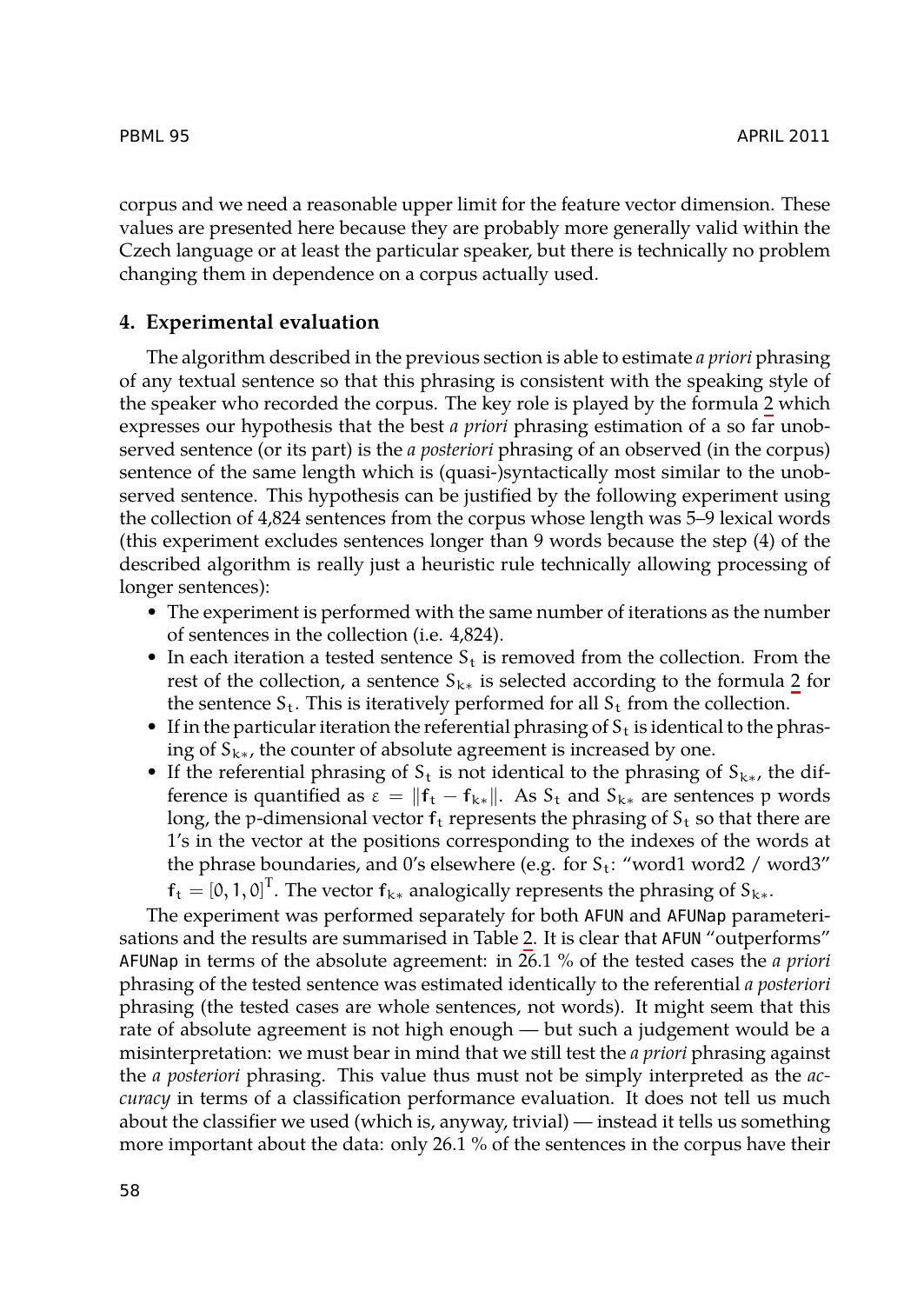|        | absolute agreement | $E\{\varepsilon\}$ |
|--------|--------------------|--------------------|
| AFUN   | 1259 (26.1 %)      | 1.4111             |
| AFUNap | 888 (18.4 %)       | 1.4511             |

<span id="page-8-0"></span>*Table 2. Results of the experimental evaluation.*

prosodic structures fully determined by their AFUN (quasi-)syntactic representations (and their linear distances).

Even though there are differences between referential and estimated phrasings in the remaining 73.9 % sentences from the collection, we can still assert that in spite of being different, an estimated phrasing is always a phrasing of a real utterance with a very similar syntactic structure (this is an analytical assertion), and therefore most likely fitting to the tested sentence (this assertion, though, should be corroborated by formal listening tests).

Moreover, the average value of ε shows that in those cases where the estimated *a priori* phrasing was not identical to the referential *a posteriori* phrasing, the average differences lie only in shifting one phrase boundary in each sentence. This interpretation of the average value E { $\epsilon$ } is based on the fact that 1,4111  $\approx \sqrt{2}$  and if the vectors  $f_t$  and **f**<sub>k∗</sub> differ only in the placement of one element with the value 1 (e.g.  $f_t = [1, 0, 0, 1, 0]^T$ and  $f_{k*} = [0, 1, 0, 1, 0]^T$ , then  $||f_t - f_{k*}|| = \sqrt{2}$ . Of course this could also mean that there were 2 phrase boundaries added or deleted in every sentence, but after manual inspection of 100 randomly chosen tested sentences we verified that the most frequent difference really is a boundary shift, and most importantly, that the estimated *a priori* phrasing was always adequate for the given sentence, even though one boundary was shifted against the referential *a posteriori* phrasing — i.e. there were no errors similar to the example 2c, except for the cases where the real speaker recorded such inappropriate phrasing to the corpus (however, having the assumption that "the corpus is always right", these cases should not be considered as erroneous here — after all, the system tries to duplicate the speaking style of the original speaker as much as possible).

If we recalculate the values of the sentence absolute agreement and  $\varepsilon$  so that we consider the numbers of words in the sentences (i.e. the length distribution of the evaluated sentences, measured in lexical words), we get approximately 80 % accuracy of phrase boundary placement on words (including insertion and deletion errors). This accuracy value is fairly comparable with reports on English phrasing; no similar results allowing direct comparison have been reported for Czech. However, in our opinion it is not vital to further increase the word-level accuracy at any cost because our approach should guarantee that all the estimated phrase structures are appropriate in spite of possible phrase boundary insertions or deletions.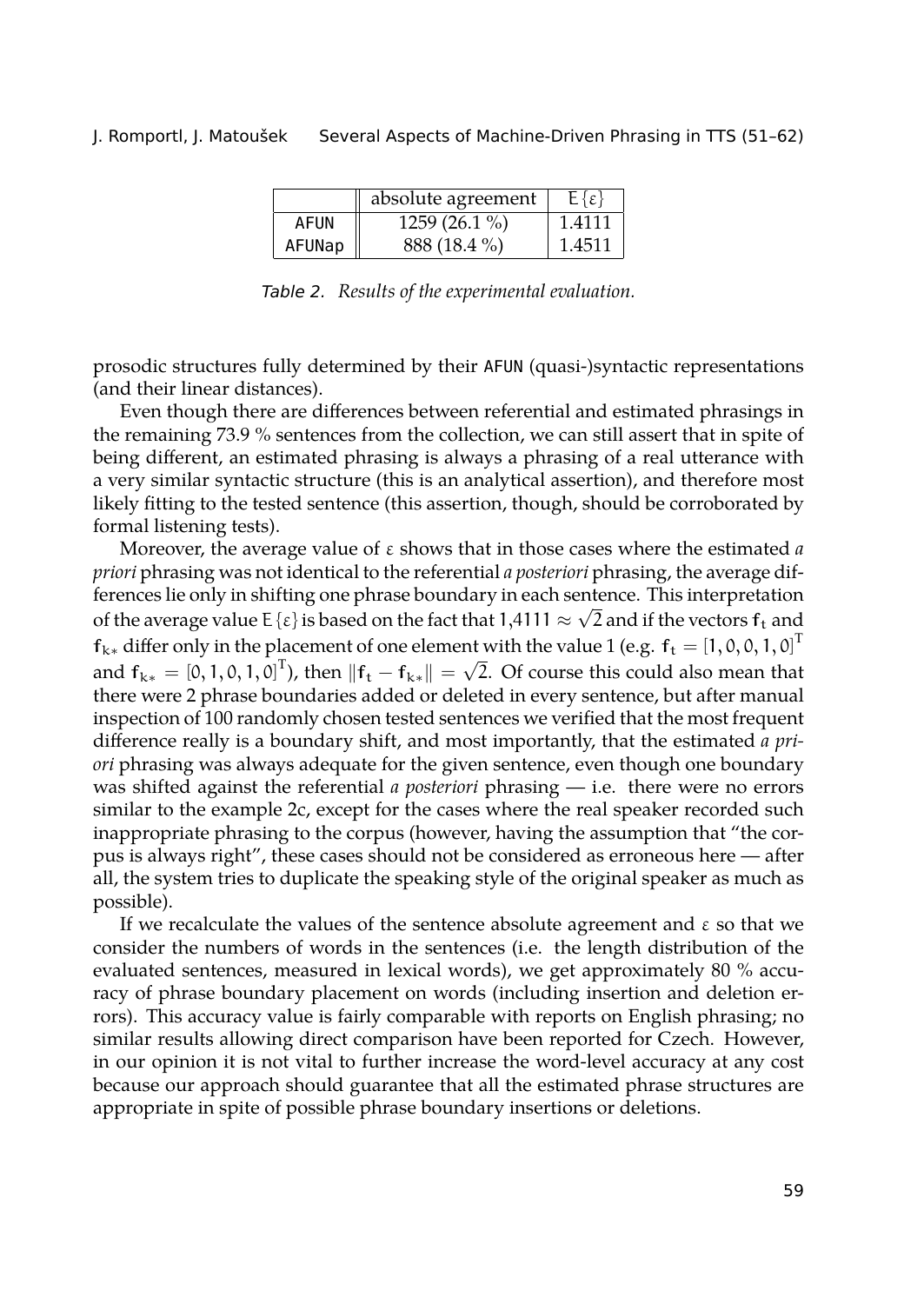From the comparison of AFUN and AFUNap it is clear that it is better to have a syntactic parser as a part of the TTS system. However, if this is not possible for some reason, complete syntactic parsing can be replaced by the AFUNap approximation to some extent.

# **5. Conclusions**

Our main goal was not to create a sophisticated algorithm for prosodic phrasing; rather we wanted to evoke more discussions on justness of many complicated machine-learning methods for prosodic phrasing by showing that even a very simple algorithm can efficiently fulfil this task once the apparent difference between *a priori* and *a posteriori* phrasing is considered as really constitutive for the view on the classification performance evaluation. Many common methods struggle for achieving higher accuracy in phrase boundary placement, forgetting that this often is — with a little hyperbole — rather a phantom chase. The most important thing is to clarify what we want: is it natural phrasing of synthetic speech, or is it the ability of the estimator to blindly follow its training/testing data? We have just wanted to point o[ut that the](#page-10-1) [forme](#page-10-1)r can be achieved by a simple algorithm based on the understanding that the corpus is all we know about prosodic phrasing and that if a new sentence comes, its *a priori* phrasing is same as the *a posteriori* phrasing of some sentence from the corpus. In our case, we have deliberately abandoned attempts to measure the phrasing successfulness in terms of the classification accuracy — instead we rely on a hypothesis that reusing of the phrasing of a real utterance syntactically similar to the processed one delivers an appropriate phrasing as well. The next step is to corroborate this hypothesis by large-scale formal listening tests following the scheme already used in the inter-subjective *a posteriori* phrasing annotation process of our corpus (Romportl, 2010a).

The algorithm proved well in the evaluation experiments and it can be easily implemented in a real TTS system. Its main advantages lie in its straightforward structure and its ability to generate adequate phrasing in almost all cases. The analytical functors used for parameterisation of words and sentences seem to be suitable as well. Still there are various aspects remaining unexplored: it might be interesting to see whether some optimisation of the algorithm parameters can improve its performance in terms of the absolute agreement — these parameters comprise mainly weights of particular functors in the formula for minimal distance of the sentence parameterisations. Since syntactic parsing is employed for analytical functor estimation anyway, it might also be helpful to utilise mutual syntactic relations of words in addition to their analytical functors, which would lead to more complex comparison and distance measuring. And finally the most important issue: the sentence template matching, as it is performed now, does not take into account rhythmical structure on the level of prosodic words; therefore features such as number of syllables or their distribution shall be added.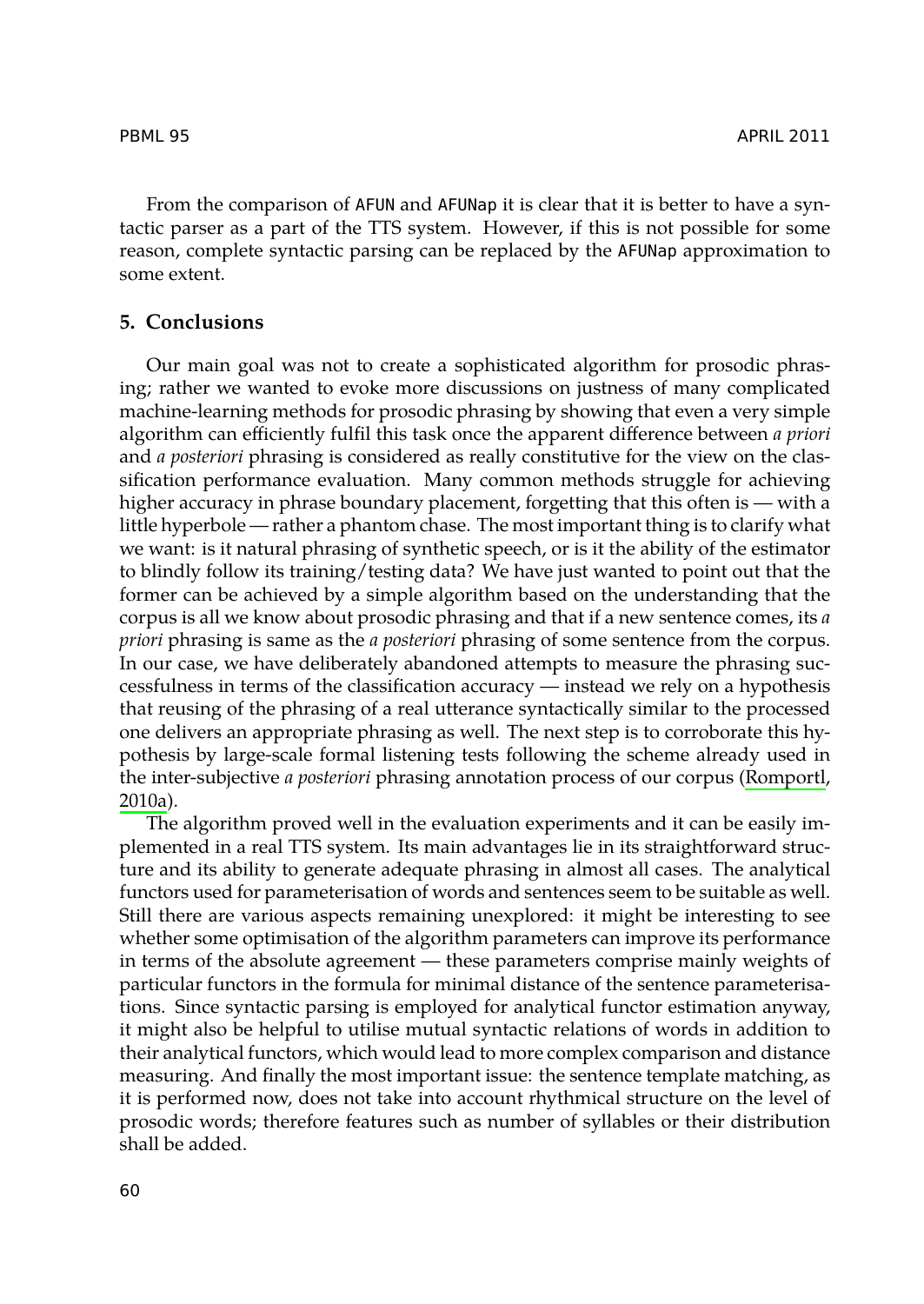# **Acknowledgements**

Support for this work was provided by the Ministry of Education of the Czech Republic, project LC536, and by the Grant Agency of the Czech Republic, project GAČR 102/09/0989. The access to the MetaCentrum computing facilities was supported by the research intent MSM6383917201.

# **Bibliography**

- <span id="page-10-4"></span>Dutoit, Thierry. *An Introduction to Text-to-Speech Synthesis*. Kluwer Academic Publishers, Dordrecht–Boston–London, 1997.
- <span id="page-10-5"></span>Fitzpatrick, Eileen and Joan Bachenko. Parsing for prosody: what a text-to-speech system needs from syntax. In *In Proceedings of the Annual AI Systems in Government Conference*, pages 188 –194, Mar. 1989. doi: 10.1109/AISIG.1989.47324.
- <span id="page-10-6"></span>Matoušek, Jindřich and Jan Romportl. Recording and annotation of speech corpus for Czech unit selection speech synthesis. In *Proceedings of TSD 2007*, Lecture Notes in Artificial Intelligence, vol. 4629, pages 326–333. Springer, Berlin–Heidelberg, 2007.
- <span id="page-10-7"></span>Palková, Zdena. *Rytmická výstavba prozaického textu (Rhythmical Potential of Prose)*. Academia, Praha, 1974.
- <span id="page-10-1"></span>Romportl, Jan. On the objectivity of prosodic phrases. *The Phonetician*, 96:7–19, 2010a.
- <span id="page-10-2"></span>Romportl, Jan. Automatic prosodic phrase annotation in a corpus for speech synthesis. In *Proceedings of Speech Prosody 2010*, Chicago, IL, USA, 2010b.
- <span id="page-10-0"></span>Romportl, Jan and Jindřich Matoušek. Formal prosodic structures and their application in NLP. In *Proceedings of TSD 2005*, Lecture Notes in Artificial Intelligence, vol. 3658, pages 371–378. Springer, Berlin–Heidelberg, 2005.
- <span id="page-10-3"></span>van Santen, Jan, Taniya Mishra, and Esther Klabbers. Prosodic processing. In Benesty, Jacob, M. Mohan Sondhi, and Yiteng Huang, editors, *Springer Handbook of Speech Processing*, chapter 23, pages 471–487. Springer, Berlin, 2008.
- <span id="page-10-8"></span>Žabokrtský, Zdeněk, Jan Ptáček, and Petr Pajas. TectoMT: Highly modular MT system with tectogrammatics used as transfer layer. In *Proceedings of the Third Workshop on Statistical Machine Translation*, pages 167–170, Columbus, OH, USA, 2008.